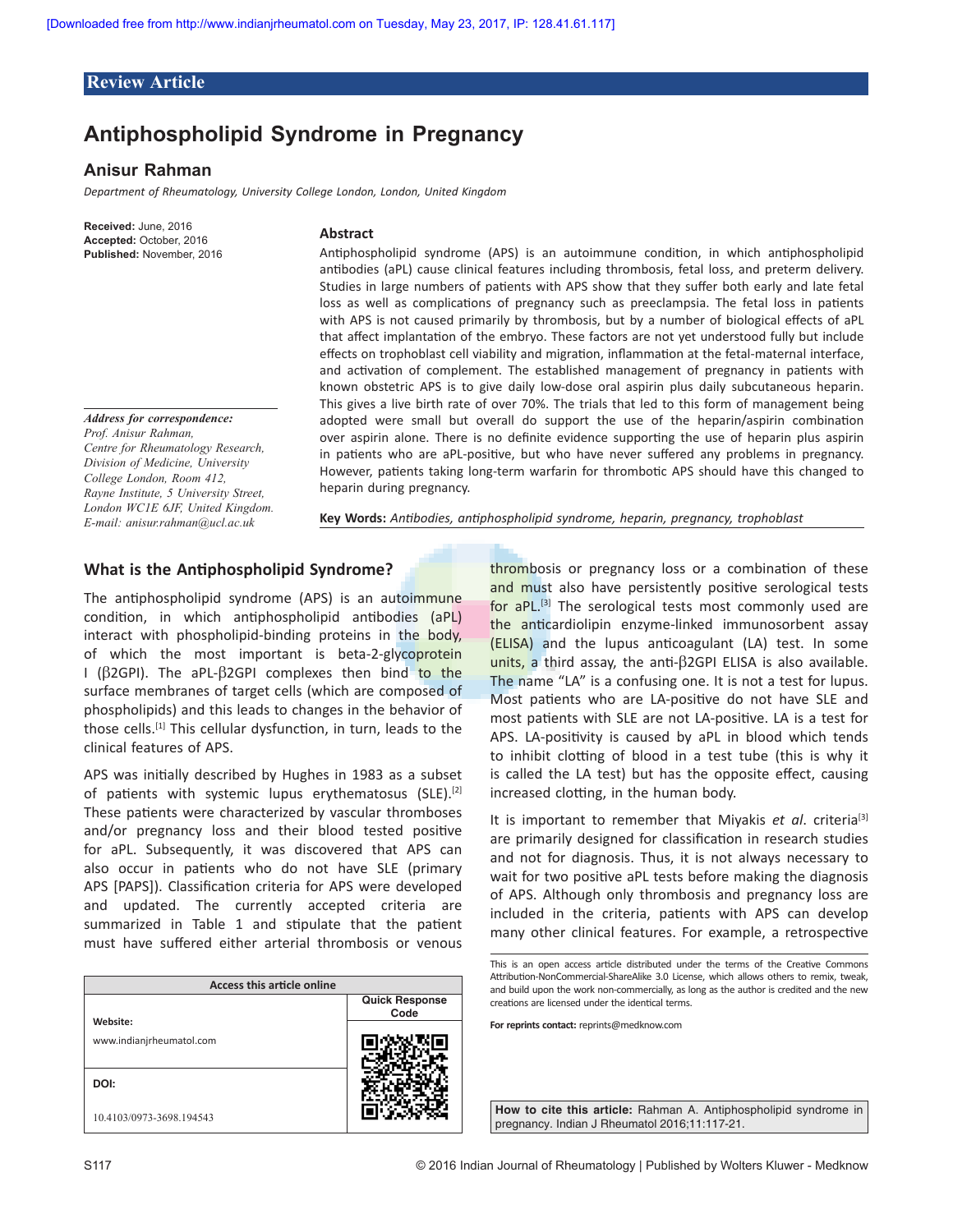Rahman: APS in pregnancy

| Table 1: Summary of classification criteria for antiphospholipid syndrome (modified from Miyakis et al. <sup>[3]</sup> ) |                                                                                                                                                                                |  |  |  |
|--------------------------------------------------------------------------------------------------------------------------|--------------------------------------------------------------------------------------------------------------------------------------------------------------------------------|--|--|--|
| Vascular thrombosis criteria                                                                                             | Arterial thrombosis                                                                                                                                                            |  |  |  |
|                                                                                                                          | Venous thrombosis                                                                                                                                                              |  |  |  |
|                                                                                                                          | Small vessel thrombosis                                                                                                                                                        |  |  |  |
|                                                                                                                          | NB must be confirmed by imaging or histopathology                                                                                                                              |  |  |  |
| Pregnancy criteria                                                                                                       | Three or more unexplained consecutive spontaneous abortions before week 10 of gestation                                                                                        |  |  |  |
|                                                                                                                          | One or more unexplained deaths of a morphologically normal fetus at or beyond week 10 of gestation                                                                             |  |  |  |
|                                                                                                                          | One or more premature births of a morphologically normal fetus before week 34 of gestation because<br>of preeclampsia, eclampsia, or placental insufficiency                   |  |  |  |
|                                                                                                                          | Note in the case of spontaneous abortion or fetal death, other causes such as maternal anatomical<br>or hormonal abnormalities or parental chromosomal causes must be excluded |  |  |  |
| Serological criteria                                                                                                     | Elevated IgG anticardiolipin antibody ( $>40$ GPLU or $>99th$ percentile of healthy controls)                                                                                  |  |  |  |
|                                                                                                                          | Elevated IgM anticardiolipin antibody ( $>40$ MPLU or $>99$ <sup>th</sup> percentile of healthy controls)                                                                      |  |  |  |
|                                                                                                                          | Elevated IgG anti- $\beta$ 2GPI antibody (>99 <sup>th</sup> percentile of healthy controls)                                                                                    |  |  |  |
|                                                                                                                          | Elevated IgM anti- $\beta$ 2GPI antibody (>99 <sup>th</sup> percentile of healthy controls)                                                                                    |  |  |  |
|                                                                                                                          | Positive lupus anticoagulant assay                                                                                                                                             |  |  |  |
|                                                                                                                          | NB one or more of these tests must be positive on at least two occasions at least 12 weeks apart                                                                               |  |  |  |

APS can be diagnosed if the patient meets at least one of the serological criteria plus at least one vascular thrombosis criterion and/or one pregnancy criterion. β2GPI: Beta‑2‑glycoprotein I, APS: Antiphospholipid syndrome

study of 1000 European patients (Euro‑Phospholipid study) with APS reported that arthritis, epilepsy, and livedo reticularis were all common clinical features and occur in PAPS as well as SLE-associated APS.<sup>[4]</sup>

# **What is the Effect of Antiphospholipid Syndrome on Pregnancy?**

Without treatment, APS is a major risk factor for recurrent miscarriage.<sup>[5]</sup> As shown in Table 1, the classification criteria for APS are very specific about the number and type of miscarriages that must be reported to have a confirmed diagnosis of APS.<sup>[3]</sup> Since first-trimester miscarriages are common even in healthy women, the criteria specify that there must be at least three successive first-trimester pregnancy losses or at least one fetal loss from later in pregnancy. Furthermore, there must be no other cause for the miscarriage (e.g., chromosomal abnormality). Premature births before the 34<sup>th</sup> week of gestation can also be included in the definition of pregnancy morbidity included in these criteria.

The burden of pregnancy morbidity in patients with APS is underlined by the findings of the Euro-Phospholipid study.<sup>[4]</sup> Of 1580 pregnancies in 590 women, 560 pregnancies ended in early fetal loss (before 10 weeks), 267 in late fetal loss, and 80 in premature births. Preeclampsia occurred in 9.5% of pregnant women, eclampsia in 4.4%, and placental abruption in  $2\%$ <sup>[4]</sup> In a subsequent prospective study following the same patients between the years 1999 and 2004, 77 women (9.4% of female patients) had one or more pregnancies. Of these pregnancies, 17.1% ended in early fetal loss and 35% in premature birth.<sup>[6]</sup>

The mechanism by which aPL causes pregnancy morbidity in patients with APS is not understood fully. Although it was initially thought to be due mainly to intraplacental thrombosis, this does not appear to be the case. Sebire *et al*. carried out a histological study of the products of conception comparing miscarriages from patients with and without APS and found no difference in the frequency of placental thrombosis between the groups.<sup>[7]</sup>

It seems more likely that the problem lies in an effect of aPL on implantation of the embryo in the uterus. This effect is probably multifactorial and involves inflammation at the fetal-maternal interface, inhibition of migration of trophoblast cells, and impaired expression of endometrial differentiation markers.[5] Studies *in vitro* have shown effects of aPL on both trophoblast<sup>[8-10]</sup> and endometrial<sup>[5]</sup> cells. Trophoblast expresses  $\beta$ 2GPI and exogenous  $\beta$ 2GPI can bind to the surface of trophoblast cells.<sup>[9]</sup> Thus, aPL can bind to  $\beta$ 2GPI on trophoblast and exert pathogenic effects. For example, Mulla *et al.* showed that murine anti- $\beta$ 2GPI antibodies and polyclonal human IgG from patients with APS affect viability and cytokine production of human trophoblast cells.[9] The monoclonal antibodies inhibited the ability of the trophoblast cells to migrate through a membrane.<sup>[8]</sup> These authors suggested that the mechanism of action is the production of uric acid and activation of the inflammasome leading to inflammation at the fetal‑maternal interface.[11] Poulton *et al*. showed that polyclonal IgG from patients with obstetric APS, but not IgG from patients with thrombotic APS, inhibited migration of human trophoblast cells.<sup>[10]</sup>

In a series of experiments in a murine model of APS pregnancy, Girardi *et al*. showed that infusing a large amount of IgG from patients with APS to mice early in pregnancy caused a significant decrease in the number of viable fetuses.<sup>[12]</sup> This effect, however, was reduced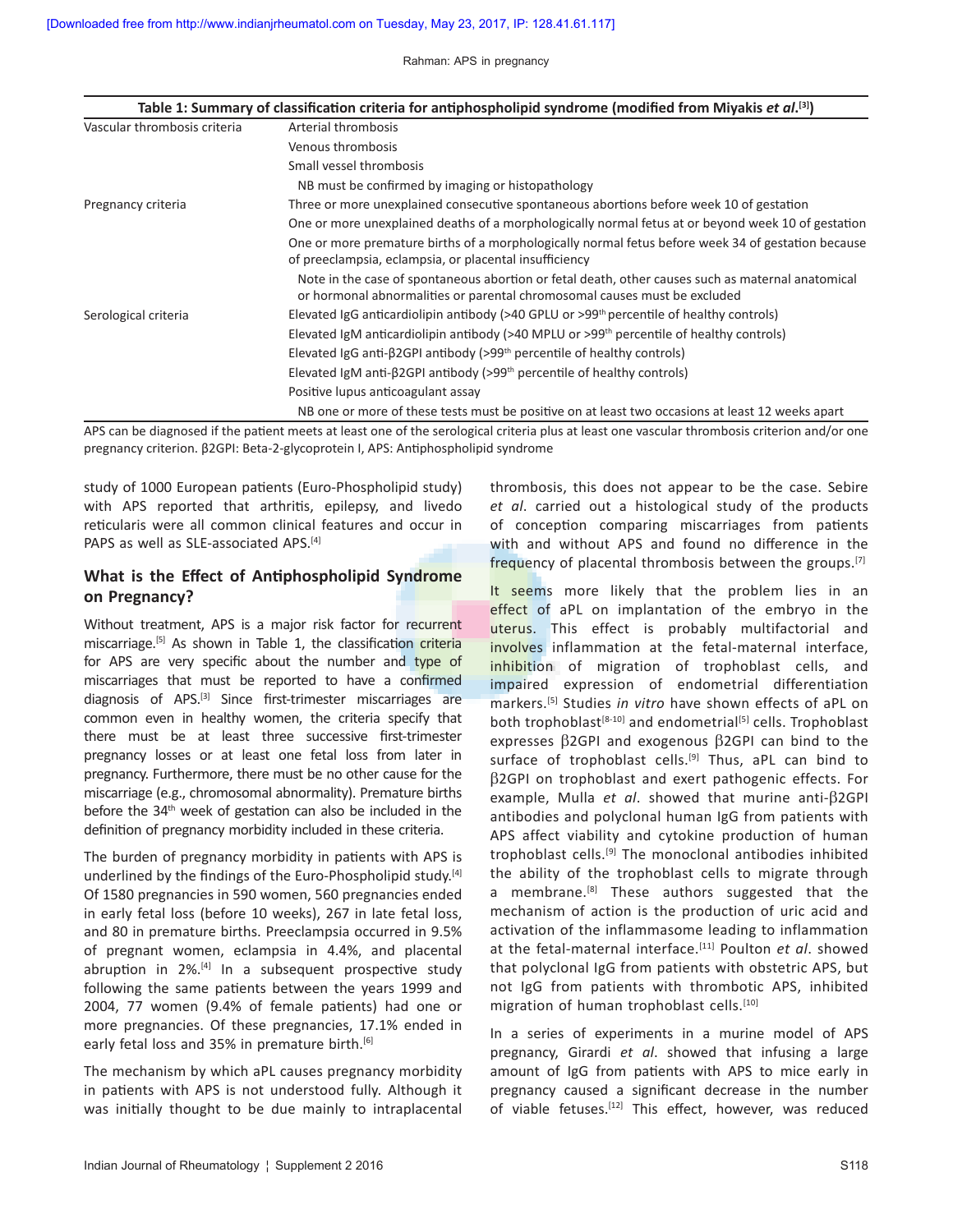in complement-deficient mice<sup>[13]</sup> or in the presence of complement inhibitors.<sup>[14]</sup> Furthermore, whereas heparin (the most commonly utilized treatment for APS pregnancy) could also reverse these effects of the APS‑IgG on fetal loss, an alternative anticoagulant called hirudin could not.<sup>[12]</sup> Heparin, but not hirudin, blocks the activation of complement. Thus, this group suggested that complement activation in the placenta plays a major role in APS pregnancy morbidity and this would fit with other work showing that endometrial biopsies from patients with APS had reduced expression of complement regulatory proteins.<sup>[5]</sup> However, complement modulating agents are not being used routinely in the management of APS pregnancy.

### **Which Pregnant Women should be Tested for Antiphospholipid Antibodies?**

It is important to note that positive tests for aPL may occur in approximately 5% of the population<sup>[15]</sup> and that these "nonpathogenic" aPL do not carry increased risk of thrombosis or pregnancy morbidity. The binding properties of pathogenic and nonpathogenic antibodies differ. Notably, whereas nonpathogenic antibodies bind phospholipids in the absence of serum cofactors, pathogenic antibodies require cofactors of which the most important is  $\beta$ 2GPI.<sup>[16]</sup>

Thus, there is no indication for routine testing of all pregnant women for APS and a recent review stated that evidence does not support routine testing of aPL in patients with infertility.[17]

Testing for aPL can be recommended in patients whose clinical history suggests that APS is a likely diagnosis, for example, those with two or more early miscarriages<sup>[18]</sup> or in patients with unexplained late miscarriage. In addition, aPL tests are routinely carried out in patients with SLE due to the high prevalence of aPL‑positivity in those patients (about 25%).[15]

# **How should Pregnant Women with Antiphospholipid Syndrome be Managed?**

Prednisolone is not recommended. An early trial in twenty patients by Cowchock *et al*. [19] compared treatment with low‑dose heparin and treatment with oral corticosteroids (40 mg prednisone daily). Both treatment groups received low‑dose aspirin. Live birth rate was 75% in each group, but the patients treated with prednisone had significantly higher rates of maternal morbidity and preterm birth.

The standard management of pregnant women with obstetric APS is with daily low‑dose aspirin plus daily subcutaneous heparin [Table 2]. This was originally based on the results of two randomized controlled trials (RCTs) published in the 1990s, which showed that the live birth rate was significantly higher in APS patients treated with the heparin/aspirin combination than in those treated with aspirin.<sup>[20,21]</sup> It should be noted, however, that these were small studies with fewer than 100 patients included in each case and both used unfractionated heparin (UFH). Subsequent studies using low molecular weight heparin (LMWH) did not show a significant difference between the heparin plus aspirin and aspirin alone groups.[22,23] These studies were also small, and it is important to note that the outcomes in heparin plus aspirin groups were not worse than in the two earlier studies.<sup>[20,21]</sup> The lack of statistical significance between groups was because the response in the aspirin alone groups was better in the later trials.<sup>[22,23]</sup> A meta-analysis of the literature on this subject in 2010 identified only five suitable RCTs,<sup>[24]</sup> which were overall of poor quality and included a total of 334 patients (171 on heparin plus aspirin and 163 on aspirin alone). Combining all the trials, the live birth rate was 74.27% (127/171) in patients on heparin plus aspirin compared to 55.83% (91/163) in patients on aspirin alone giving an odds ratio of 1.3 (95% confidence

| Type of patient                                                                                                                                                                        | Management                                                                                                                                                                                                                                            |
|----------------------------------------------------------------------------------------------------------------------------------------------------------------------------------------|-------------------------------------------------------------------------------------------------------------------------------------------------------------------------------------------------------------------------------------------------------|
| aPL-positive – Low-titer or transient with no history of<br>thrombosis or pregnancy problems                                                                                           | No indication for treatment with heparin or aspirin                                                                                                                                                                                                   |
| aPL-positive – High-titer or multiple positive tests which<br>are persistently abnormal, but no history of thrombosis or<br>pregnancy loss                                             | No definite evidence supporting the use of heparin or aspirin but can be<br>considered on a case-by-case basis. For example, where a mother has had<br>difficulty becoming pregnant or is so old that there may not be another<br>chance of pregnancy |
| Confirmed thrombotic APS – Patient has suffered<br>thrombosis but has either never been pregnant or has had<br>only normal pregnancies                                                 | These patients will normally be on long-term anticoagulation with warfarin.<br>This should be changed to heparin for the duration of the pregnancy                                                                                                    |
| aPL-positive – Patient has suffered pregnancy loss but does<br>not fulfill the pregnancy criteria for APS (e.g., only one or<br>two spontaneous abortions before week 10 of gestation) | Although the patient does not fulfill the classification criteria for APS, many<br>physicians would treat with heparin and aspirin as in cases of confirmed APS                                                                                       |
| Confirmed APS and fulfills pregnancy criteria (i.e., known<br>obstetric APS)                                                                                                           | Daily low-dose aspirin and daily subcutaneous heparin throughout pregnancy                                                                                                                                                                            |

| Table 2: Summary of management in patients testing positive for antiphospholipid antibodies |  |  |  |  |
|---------------------------------------------------------------------------------------------|--|--|--|--|
|---------------------------------------------------------------------------------------------|--|--|--|--|

aPL: Antiphospholipid antibodies, APS: Antiphospholipid syndrome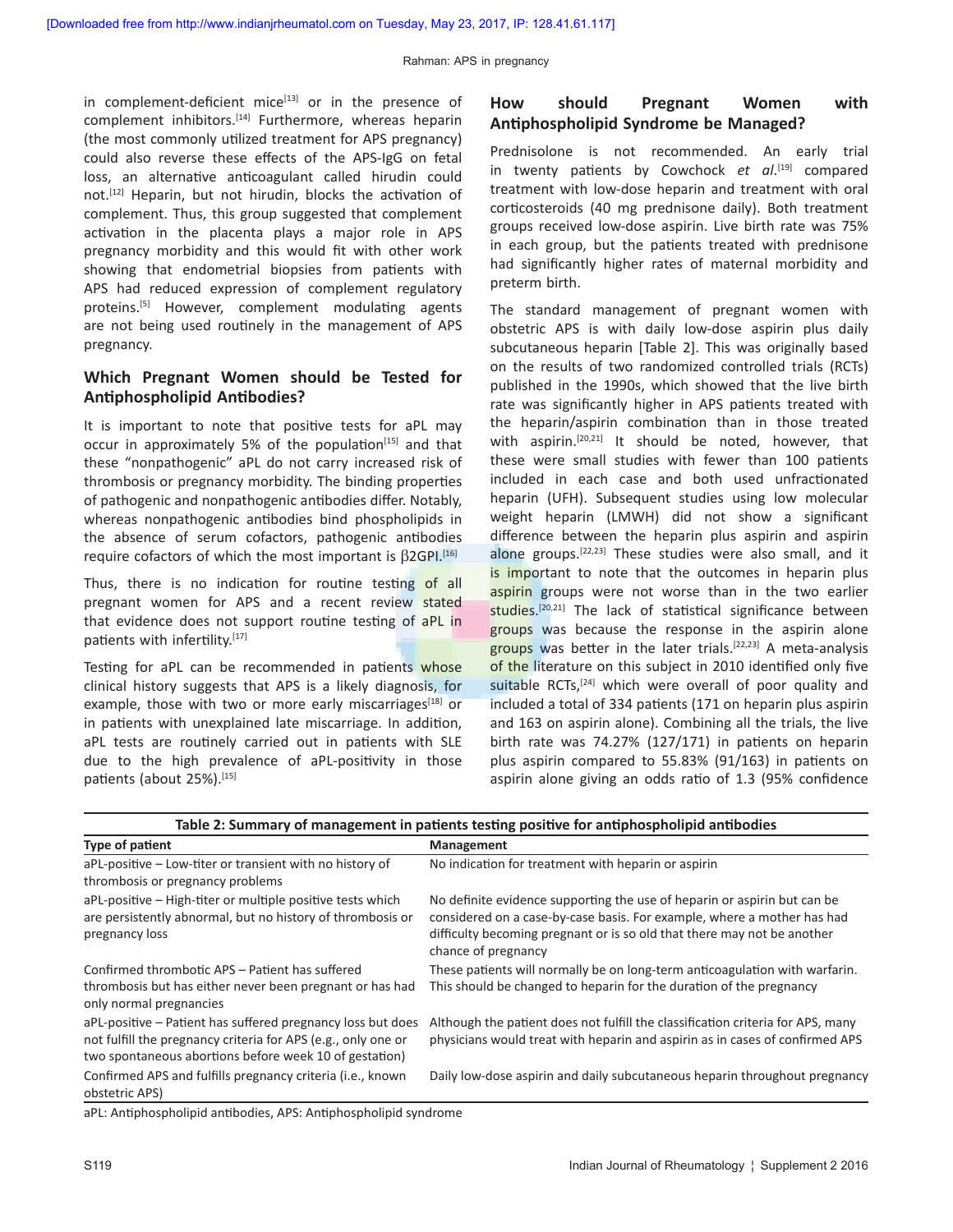interval:  $1.040-1.629$ ) in favor of the combination.<sup>[24]</sup> There were no significant differences between the groups in secondary outcome measures such as preeclampsia and birth-weight. This review noted the lack of a trial comparing UFH and LMWH, which was important given that LMWH is increasingly the preferred choice in many clinical scenarios within and outside the field of APS.

Subsequently, in 2011, an Egyptian group published a study of sixty women with a history of three or more consecutive spontaneous abortions and persistently positive serological tests for aPL who were randomized to UFH 5000 units twice daily plus low‑dose aspirin or LMWH (enoxaparin 40 mg) daily plus low-dose aspirin.<sup>[25]</sup> There was no significant difference between the live birth rates in the two groups (80% for LMWH vs. 66.7% for UFH,  $P = 0.243$ ).

A later review in 2014 included ten RCTs including all those studied by Mak et al.<sup>[24]</sup> The later review<sup>[17]</sup> did not restrict the analysis to trials that compared heparin plus low‑dose aspirin to aspirin alone (for example, they included studies comparing heparin to corticosteroids or intravenous immunoglobulin). They found that live birth rate in patients treated with aspirin alone (seven studies had an aspirin alone arm with a median number of subjects 25) ranged from 42% to 80%. In comparison, live birth rate in patients treated with aspirin plus heparin (eight studies had a heparin plus aspirin arm with a median number of subjects 29.5) ranged from 71% to 85%. Overall, the authors concluded that the evidence did justify the use of heparin plus low-dose aspirin in patients with recurrent early miscarriage and positive aPL though they also stressed the need for larger well-designed studies.[17]

### **How should Pregnancy be Managed in Antiphospholipid Antibodies‑positive Women who do not have a History of Pregnancy Morbidity?**

This situation might arise in patients who have suffered vascular thrombosis due to APS and are taking warfarin. Warfarin should be stopped and converted to LMWH, to be continued throughout the pregnancy [Table 2]. This is to prevent thrombosis rather than pregnancy loss, and thus there is no definite indication to add aspirin. Warfarin cannot be used in pregnancy because it is teratogenic.

The decision is more difficult in a pregnant patient who has been found to have aPL but has neither a thrombotic nor an obstetric history of clinical features of APS. This might happen in a patient with SLE whose aPL was measured as part of routine screening. There is no definite evidence to support the use of heparin plus aspirin or even aspirin alone in such a pregnancy. However, in a large recent study (PROMISSE) in 385 women with low activity SLE, Buyon *et al*. showed that LA‑positivity was one of the strongest predictors of adverse pregnancy outcomes.<sup>[26]</sup>

#### **Conclusion**

Since APS was first described as a separate condition, pregnancy loss and pregnancy complications have been among the major clinical features. It is important to recognize, however, that many women who test positive for aPL are not at increased risk of pregnancy loss and so aPL tests should not be done routinely in all pregnant women. Routine testing of that kind would lead to many false-positive results and cause unnecessary concern and possibly unnecessary treatment in those expectant mothers. Thus, aPL tests are primarily justified in patients who have either thrombotic or obstetric history suggestive of APS or in patients with SLE.

The mechanism by which aPL causes pregnancy morbidity is not fully understood and is multifactorial. It is not due simply to placental thrombosis. Further research may lead to the development of new treatments for APS pregnancy such as complement modulators.

The established treatment for pregnant women with a history of obstetric APS is daily low-dose aspirin plus daily subcutaneous heparin. Although the trial evidence is limited, perhaps the most important point is that this combination treatment gives a live birth rate of 70% or above. This fact is not disputed (though whether aspirin alone would give the same result is disputed), and thus it remains prudent to offer the combination regimen to all pregnant women with obstetric APS unless there is a strong reason to the contrary (e.g., high risk of bleeding).

### *Acknowledgment*

Anisur Rahman is supported by the National Institute for Health Research University College London Hospitals Biomedical Research Centre.

#### *Financial support and sponsorship*

Nil.

#### *Conflicts of interest*

There are no conflicts of interest.

### **References**

- 1. Giannakopoulos B, Passam F, Rahgozar S, Krilis SA. Current concepts on the pathogenesis of the antiphospholipid syndrome. Blood 2007;109:422‑30.
- 2. Hughes GR. Thrombosis, abortion, cerebral disease, and the lupus anticoagulant. Br Med J (Clin Res Ed) 1983;287:1088‑9.
- 3. Miyakis S, Lockshin MD, Atsumi T, Branch DW, Brey RL, Cervera R, *et al.* International consensus statement on an update of the classification criteria for definite antiphospholipid syndrome (APS). J Thromb Haemost 2006;4:295‑306.
- 4. Cervera R, Piette JC, Font J, Khamashta MA, Shoenfeld Y, Camps MT, *et al.* Antiphospholipid syndrome: Clinical and immunologic manifestations and patterns of disease expression in a cohort of 1,000 patients. Arthritis Rheum 2002;46:1019‑27.
- 5. Francis J, Rai R, Sebire NJ, El‑Gaddal S, Fernandes MS, Jindal P, *et al.* Impaired expression of endometrial differentiation markers